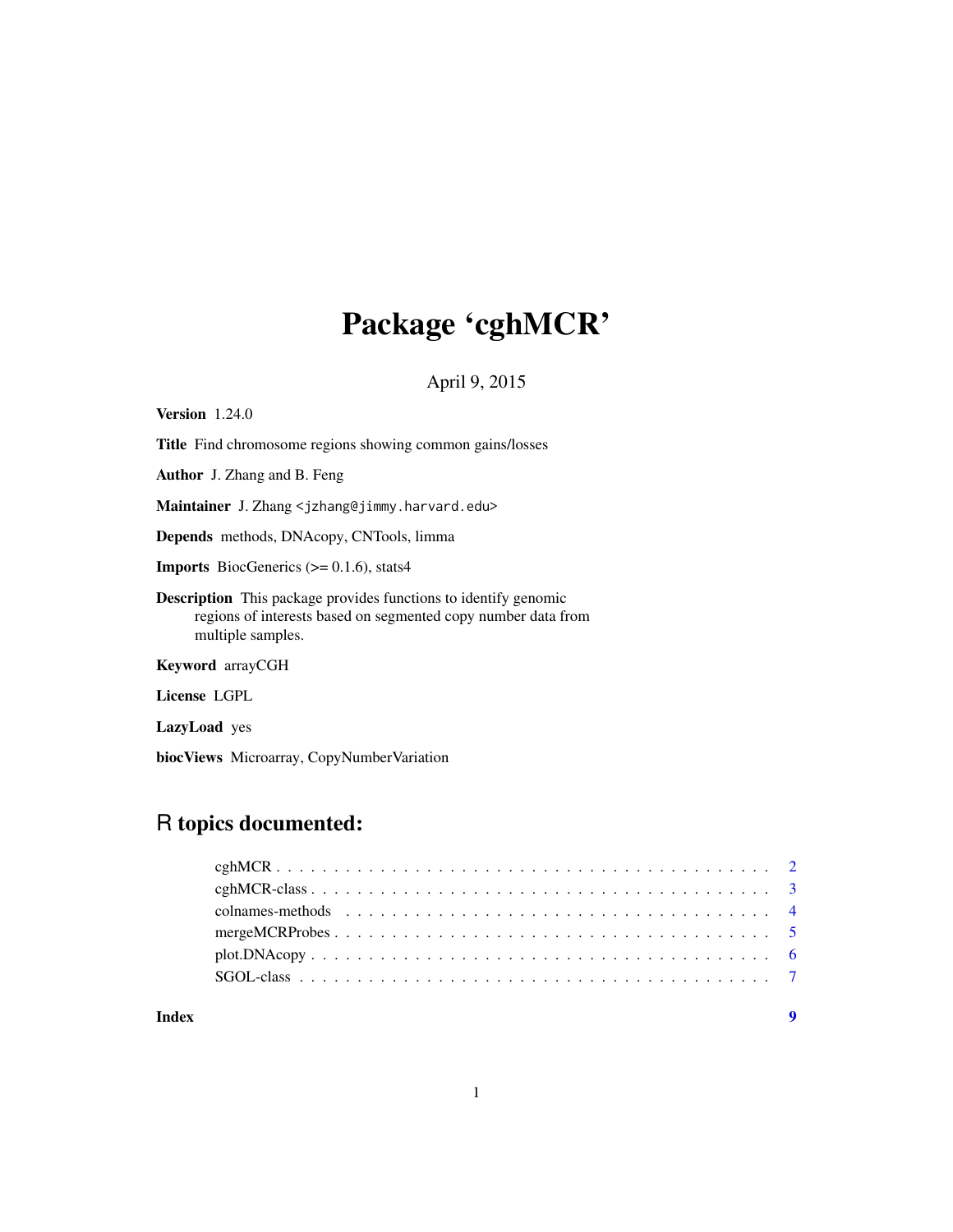#### <span id="page-1-1"></span><span id="page-1-0"></span>Description

Instantiates a cghMCR object using the parameters passed.

#### Usage

```
cghMCR(segments, gapAllowed = 500, alteredLow = 0.03, alteredHigh =
0.97, spanLimit = 2e+07, recurrence = 75, thresholdType = c("quantile","value"))
```
#### Arguments

| segments      | segments is a data frame extracted from the "output" element of the object re-<br>turned by segment of the package DNAcopy or getSegments                                                                                                |
|---------------|------------------------------------------------------------------------------------------------------------------------------------------------------------------------------------------------------------------------------------------|
| gapAllowed    | gap Allowed is an integer specifying low threshold of base pair number to sep-<br>arate two adjacent segments, belower which the two segments will be joined as<br>an altered span                                                       |
| alteredLow    | altered Low is a positive number between 0 and 1 specifying the lower reshold<br>percential value. Only segments with values falling below this threshold are<br>considered as altered span                                              |
| alteredHigh   | altered High is a positive number between 0 and 1 specifying the upper resh-<br>old percential value. Only segments with values falling over this threshold are<br>considered as altered span                                            |
| recurrence    | recurrence is an integer between 1 and 100 that specifies the rate of occur-<br>rence for a gain or loss that are observed across sample. Only gains/losses with<br>ocurrence rate grater than the threshold values are declared as MCRs |
| spanLimit     | spanlimit is an integer that defines the leangh of altered spans that can be<br>considered as locus. It is not of any use at this time                                                                                                   |
| thresholdType | threshold Type is a character string that can be either "quantile" or "value"<br>indicating wether altered Low or altered High is quantial or actual value                                                                               |

#### Details

The function is just a constructor of the [cghMCR](#page-1-1) class for the instantiation of a cghMCR object

#### Value

An object of the cghMCR class

#### Note

The function is a contribution of The Center for Applied Cancer Science of Dana-Farber Cancer Institute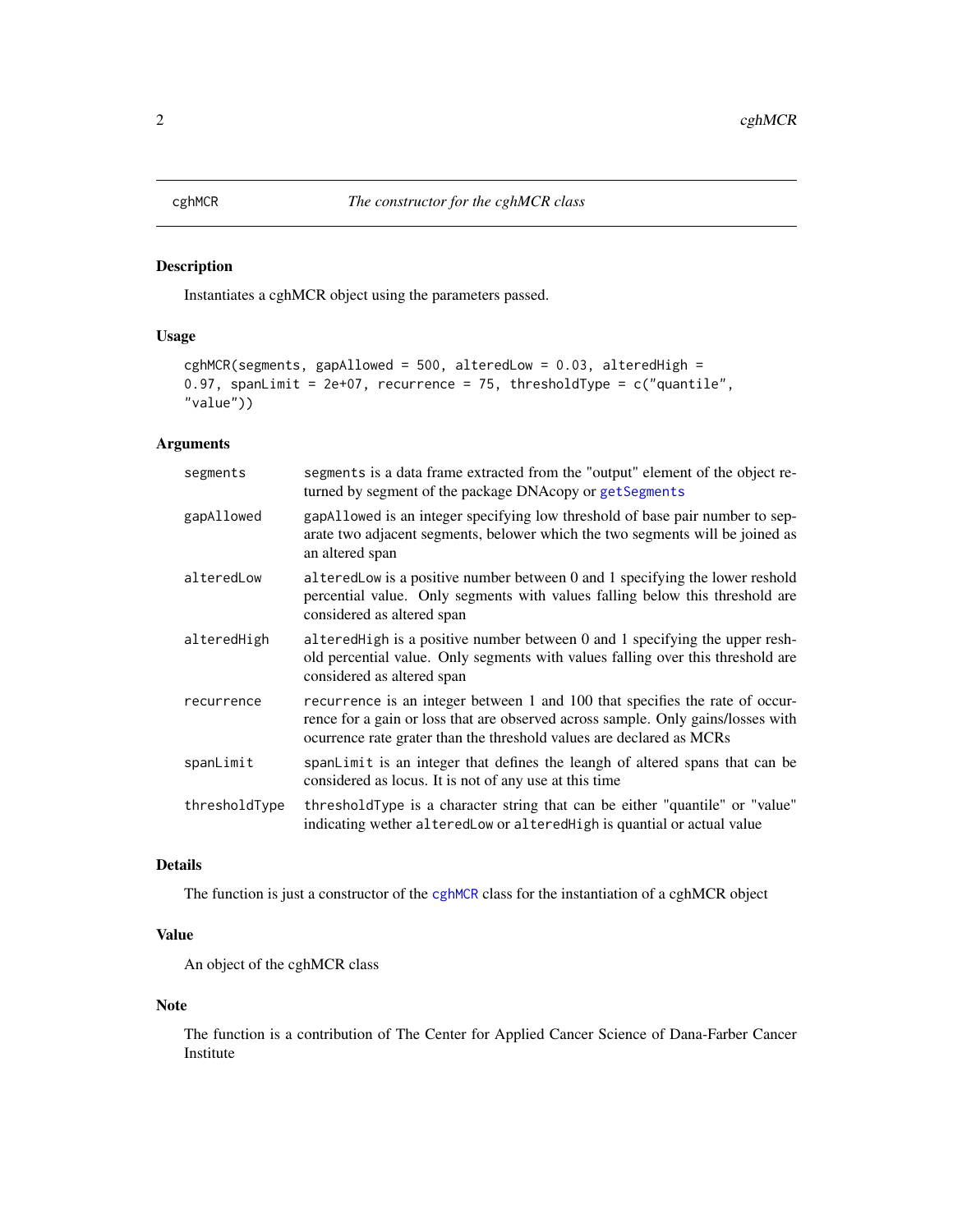#### <span id="page-2-0"></span>cghMCR-class 3

#### Author(s)

Jianhua Zhang

#### References

References on S4 class

#### See Also

[cghMCR](#page-1-1)

#### Examples

```
data("segData")
cghmcr <- cghMCR(segData, gapAllowed = 500,
       alteredLow = 0.20, alteredHigh = 0.80, recurrence = 50)
```
cghMCR-class *Class "cghMCR" is a S4 class for the identification of minimum common regions of gains or losses across samples*

#### <span id="page-2-1"></span>Description

Objects of this class provides the functionalities to detecting chromosome regions that show gains or losses across differnet samples

#### Objects from the Class

Objects can be created by calls of the form new("cghMCR", ...). A constructor [cghMCR](#page-1-1) may be used to instantiate object of this class

#### **Slots**

- DNASeg: Object of class "data.frame" containing segmentation data derived from segmentation analysis using segment
- DNAData: Object of class "data.frame" containing raw data derived used for the segmentation analysisfrom segmentation analysis
- altered: Object of class "data.frame" containing data for the altered regions
- gapAllowed: Object of class gapAllowed is an integer specifying low threshold of base pair number to separate two adjacent segments, belower which the two segments will be joined as an altered span
- alteredLow: Object of class alteredLow is a positive number between 0 and 1 specifying the lower reshold percential value. Only segments with values falling below this threshold are considered as altered span
- alteredHigh: Object of class alteredHigh is a positive number between 0 and 1 specifying the upper reshold percential value. Only segments with values falling over this threshold are considered as altered span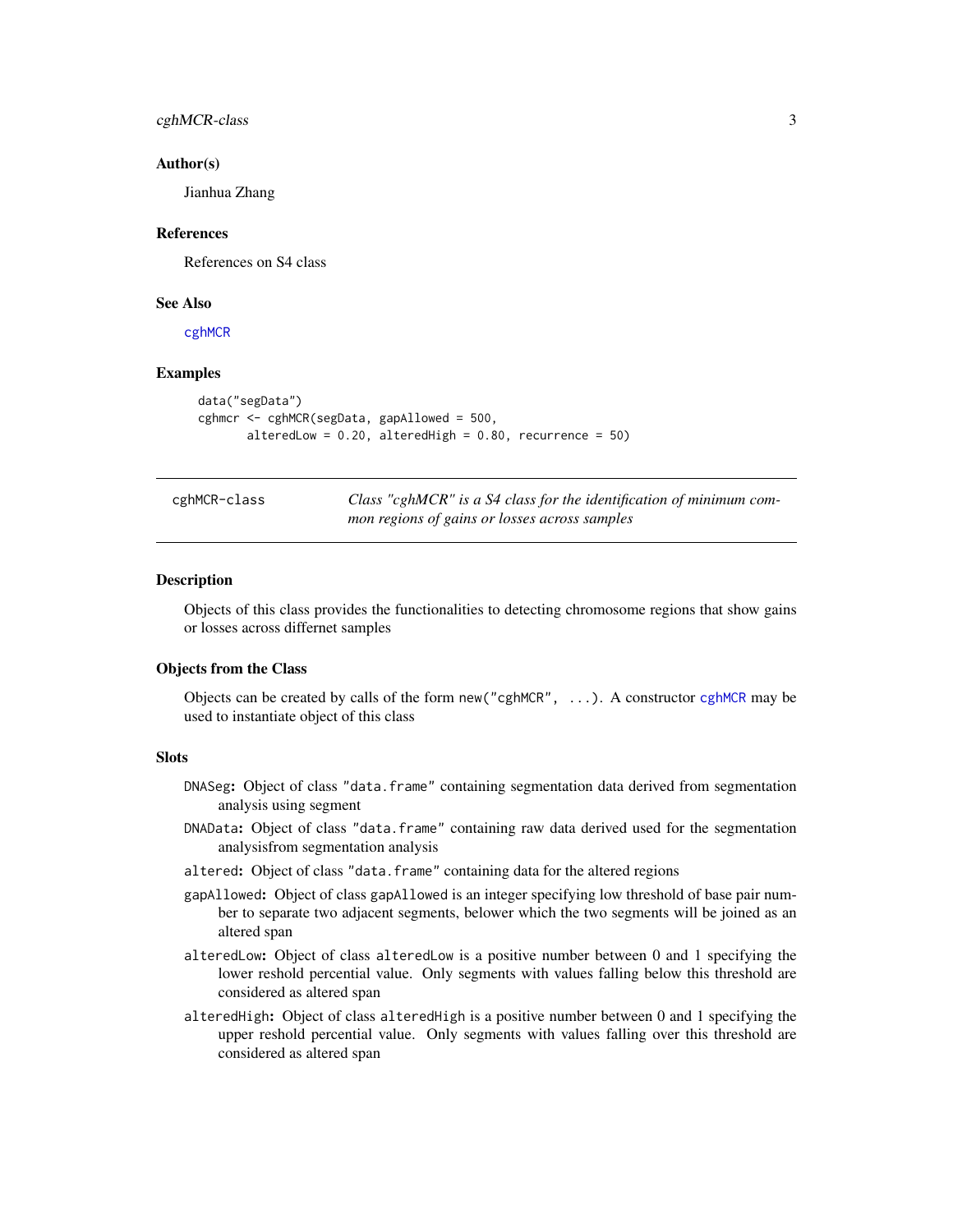- <span id="page-3-0"></span>recurrence: Object of class recurrence is an integer between 1 and 100 that specifies the rate of occurrence for a gain or loss that are observed across sample. Only gains or losses with ocurrence rate grater than the threshold values are declared as MCRs
- spanLimit: Object of class spanLimit is an integer that defines the leangh of altered spans that can be considered as locus. It is not of any use at this time
- thresholdType: A character string that can be either "quantile", "value" to indicate the type of the value for recurrence

#### Methods

MCR signature(object = "cghMCR"): identifies minimum common regions of gains/losses across samples

#### Note

The function is a contribution of The Center for Applied Cancer Science of Dana-Farber Cancer Institute

#### Author(s)

Jianhua Zhang

#### See Also

[cghMCR](#page-1-1)

#### Examples

```
require("CNTools")
data("sampleData")
cghmcr <- cghMCR(sampleData[sampleData[, "ID"] %in%
       sample(unique(sampleData[, "ID"]), 20), ], gapAllowed = 500,
       alteredLow = 0.20, alteredHigh = 0.80, recurrence = 50)
```
colnames-methods *Methods for Function colnames/rownames in Package 'cghMCR'*

#### Description

Methods for function colnames or rownames in Package 'cghMCR' to extract row or column names from a SGOL object

#### Methods

x = "SGOL" Extract colnum/row names from SGOL object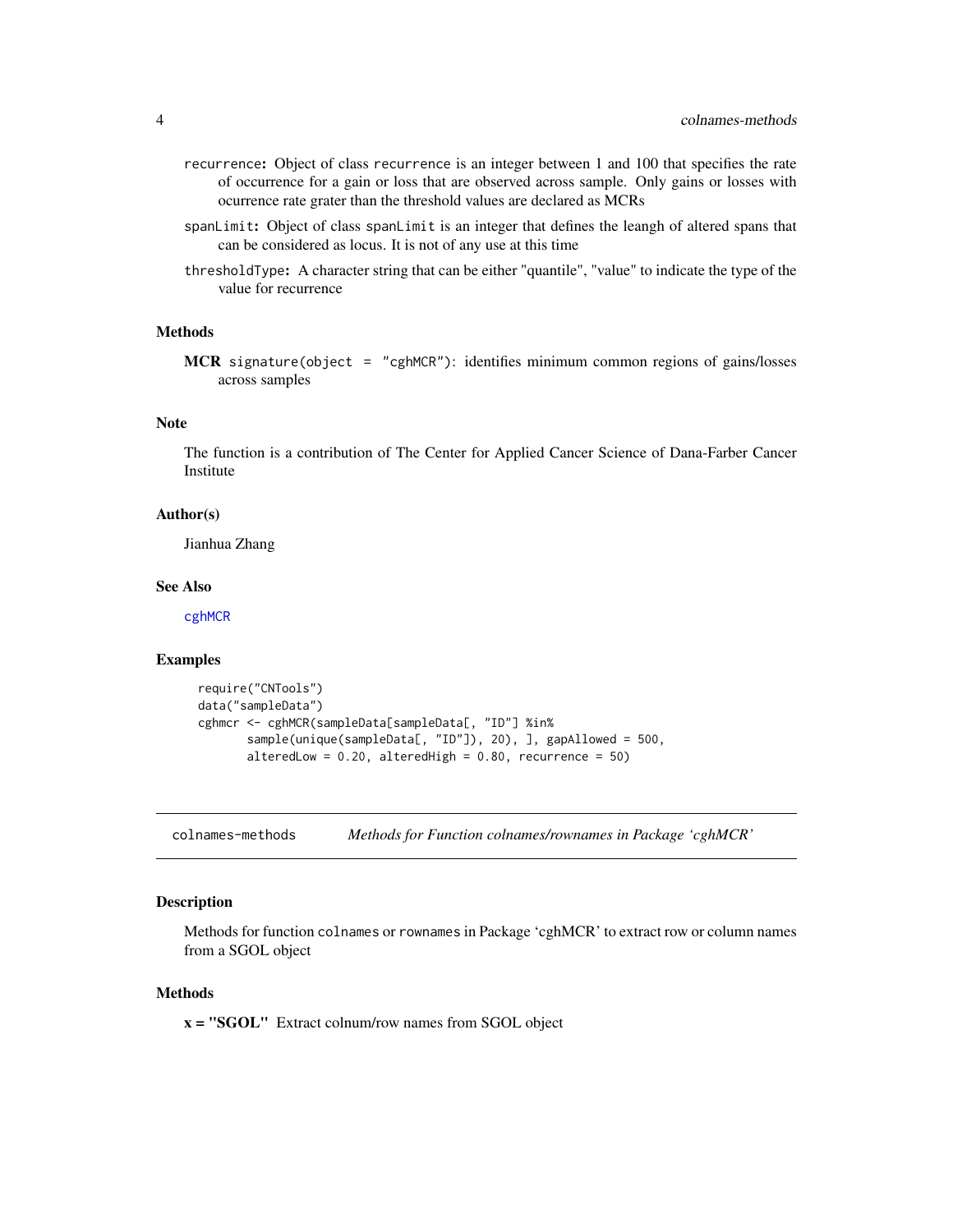<span id="page-4-0"></span>

#### Description

This function takes a data frame generated by [MCR](#page-2-1) and then append probe ids corresponding to each MCR as a column to the data frame.

#### Usage

```
mergeMCRProbes(mcr, rawData)
```
#### **Arguments**

| mcr     | mcr is a data frame generated by MCR that contains MCRs identified and other<br>related data                                                                                                                                        |
|---------|-------------------------------------------------------------------------------------------------------------------------------------------------------------------------------------------------------------------------------------|
| rawData | rawData is a data frame with at least three columns. The first column should be<br>probe ids, second the chromosome number the probes corresponding to, and the<br>thrid the starting or ending chromosomal locations of the probes |

#### Details

The mcr data frame passed must have the first column for chromosome numbers, the 7th column for the starting positions of the MCRs, and the 8th column for the ending positions of the MCRs.

#### Value

A data frame with MCRs and the corresponding probe ids and other data.

#### Note

The function is a contribution of The Center for Applied Cancer Science of Dana-Farber Cancer Institute

#### Author(s)

Jianhua Zhang

#### See Also

**[MCR](#page-2-1)** 

#### Examples

```
data("segData")
cghmcr <- cghMCR(segData, gapAllowed = 500, alteredLow = 0.20,
                 alteredHigh = 0.80, recurrence = 50)
mcrs <- MCR(cghmcr)
mcrs <- mergeMCRProbes(mcrs, segData[["data"]])
```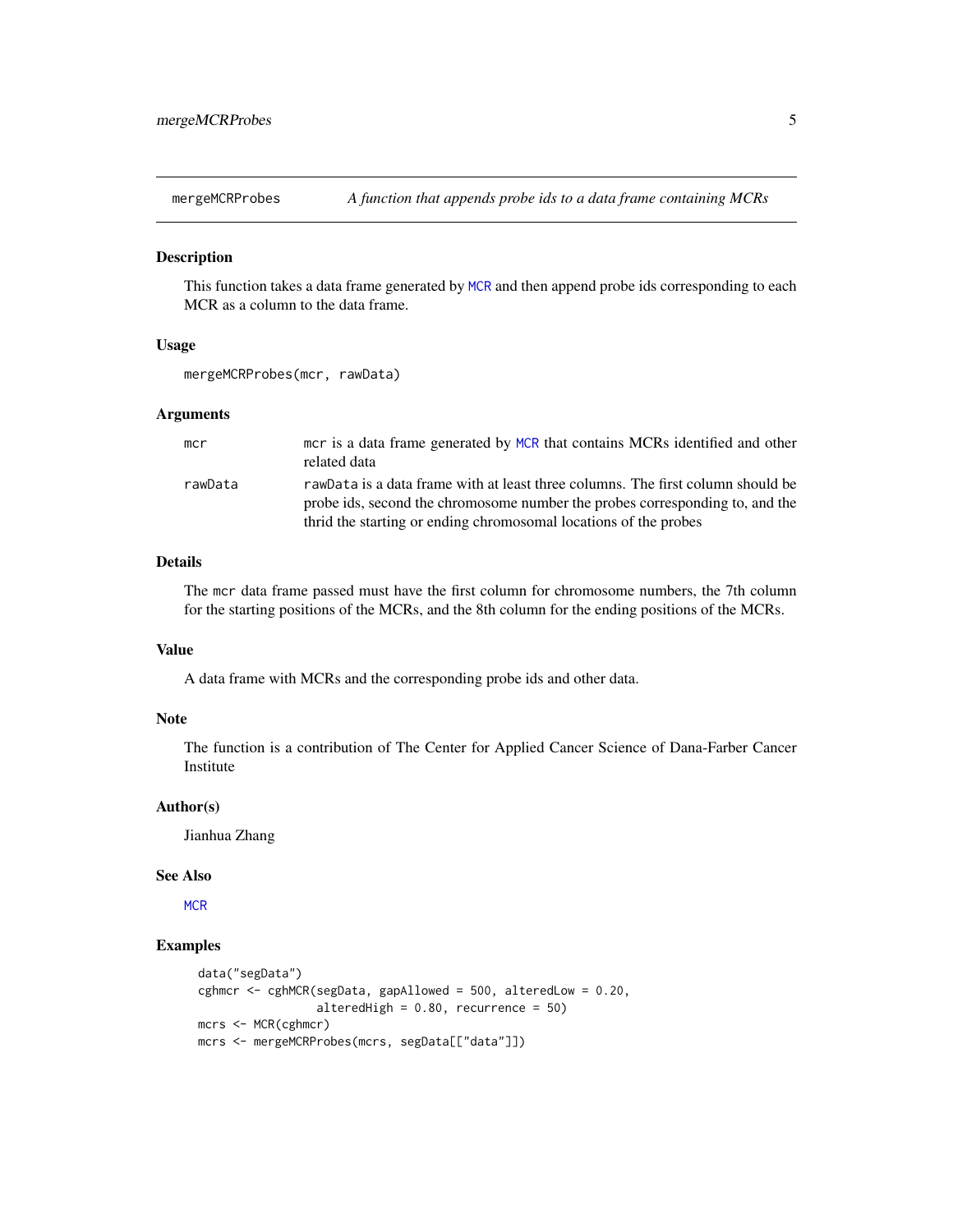<span id="page-5-0"></span>

#### Description

This function takes a DNAcopy object generated by running [getSegments](#page-2-1) and then plots the original data along with the segments identified.

#### Usage

## S3 method for class DNAcopy  $plot(x, ..., save = FALSE, layout)$ 

#### Arguments

| x        | x is a DNAcopy object generated by getSegments                                                                                                                                               |
|----------|----------------------------------------------------------------------------------------------------------------------------------------------------------------------------------------------|
| $\cdots$ | may contain an optional boolean for save to indicate whether to show the<br>plot on the screen (FALSE. Default) or return the name of the plot (TRUE) to<br>allow the users to save the plot |
| save     | save a boolean indicating wheather the plot will be draw on the screen only<br>(FALSE) or the name of the png file of the plot be returned (TRUE)                                            |
| layout   | Layout a numeric vector of two elements defining the values used for mfrow of<br>the function par for the layout of figures on a plot                                                        |

#### Details

This function only works with the DNAcopy returned by [getSegments](#page-2-1). It will work with the DNAcopy returned by segment of the DNAcopy package when the a column containing the probe ids is added as the first column of the "data" element of the object.

#### Value

This function returns invisible() or the name of the plot depending on whether save is set to FALSE of TRUE.

#### Note

The function is a contribution of The Center for Applied Cancer Science of Dana-Farber Cancer Institute

#### Author(s)

Jianhua Zhang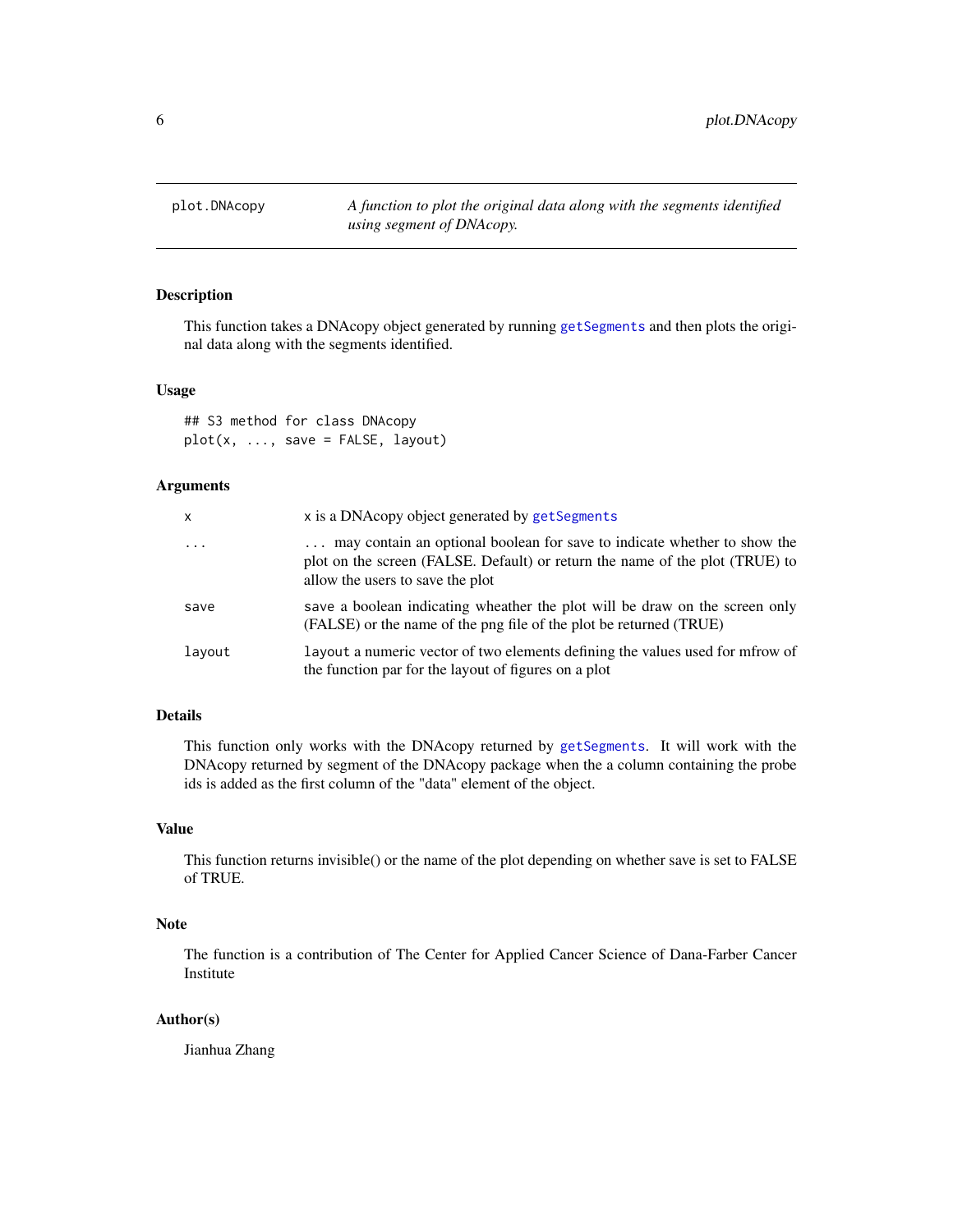<span id="page-6-0"></span>SGOL-class 7

#### References

The DNAcopy package

#### See Also

[getSegments](#page-2-1)

#### Examples

```
if(interactive()){
  require("cghMCR")
  data("segData")
  plot(segData)
}
```
SGOL-class *Class "SGOL" reprents segments of gain or loss across samples*

#### Description

Segments of gains or losses along chromosomes can be calculated based on segmentation data derived from the segment function of the DNAcopy package

#### Objects from the Class

Objects can be created by calls of the form new("SGOL", ...) or using a constructor SGOL.

#### **Slots**

gol: Object of class "matrix" holding the gain or loss data for chromosomal segments

- threshold: Object of class "vector" of length 2 indicating the lower and upper thresholds below/over which data points will be included in the calculation of SGOL score using the method defined by method
- method: Object of class "function" giving the method used to calculate SGOL scores. Common methods include sum, median, and mean

#### Methods

gol signature(object = "SGOL"): extracts SGOL scores

method signature(object = "SGOL"): gets the name of the function used to calculate the SGOL scores

**plot** signature( $x =$  "SGOL",  $y =$  "ANY", ...): plots the data

```
threshold signature(object = "SGOL"): gets the thredhold used for the calculation
```
#### Author(s)

Jianhua Zhang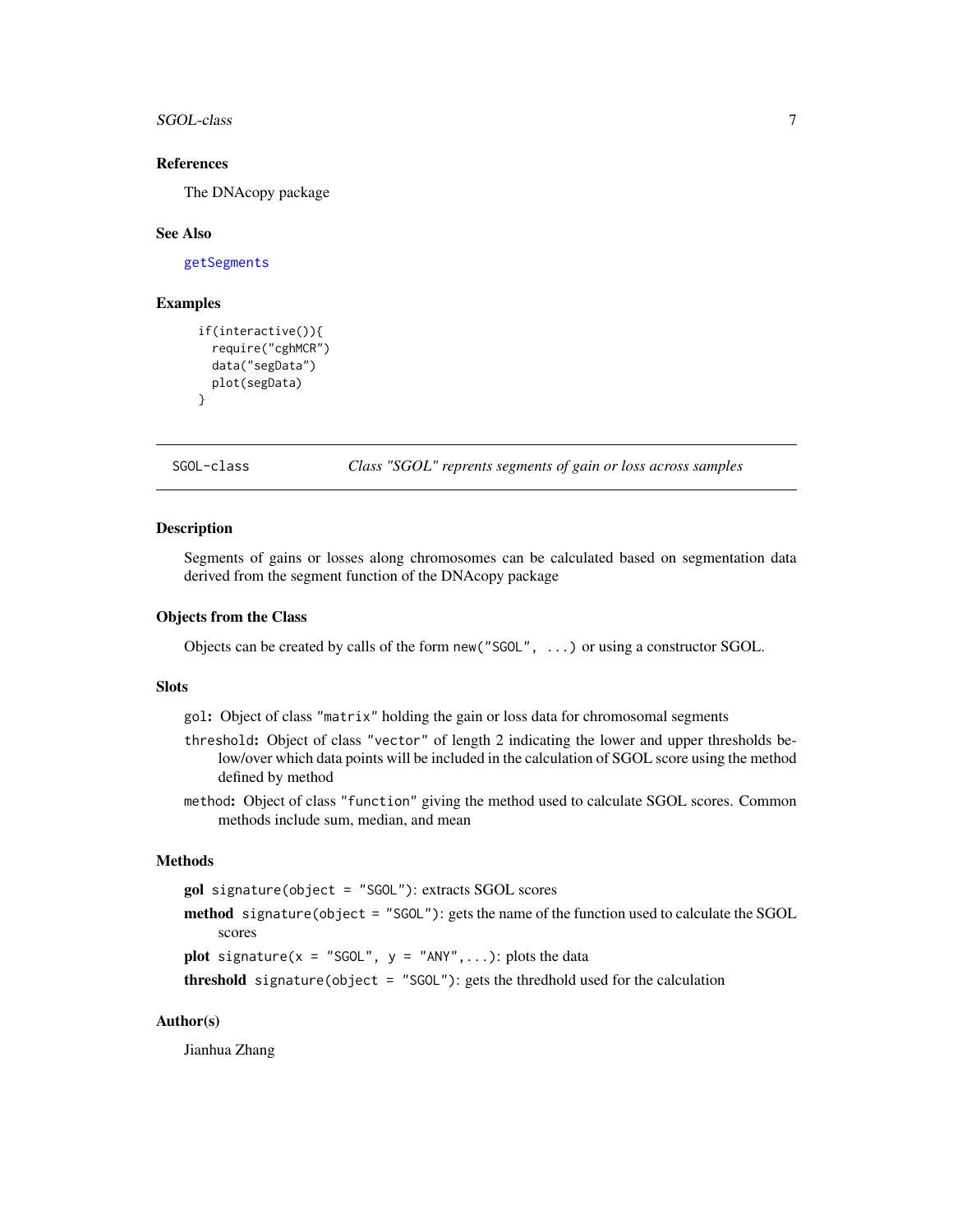### References

The SGOL score is a modified version of the GISTIC score published in PNAS 104: 20007-20012

### Examples

showClass("SGOL") require(CNTools)